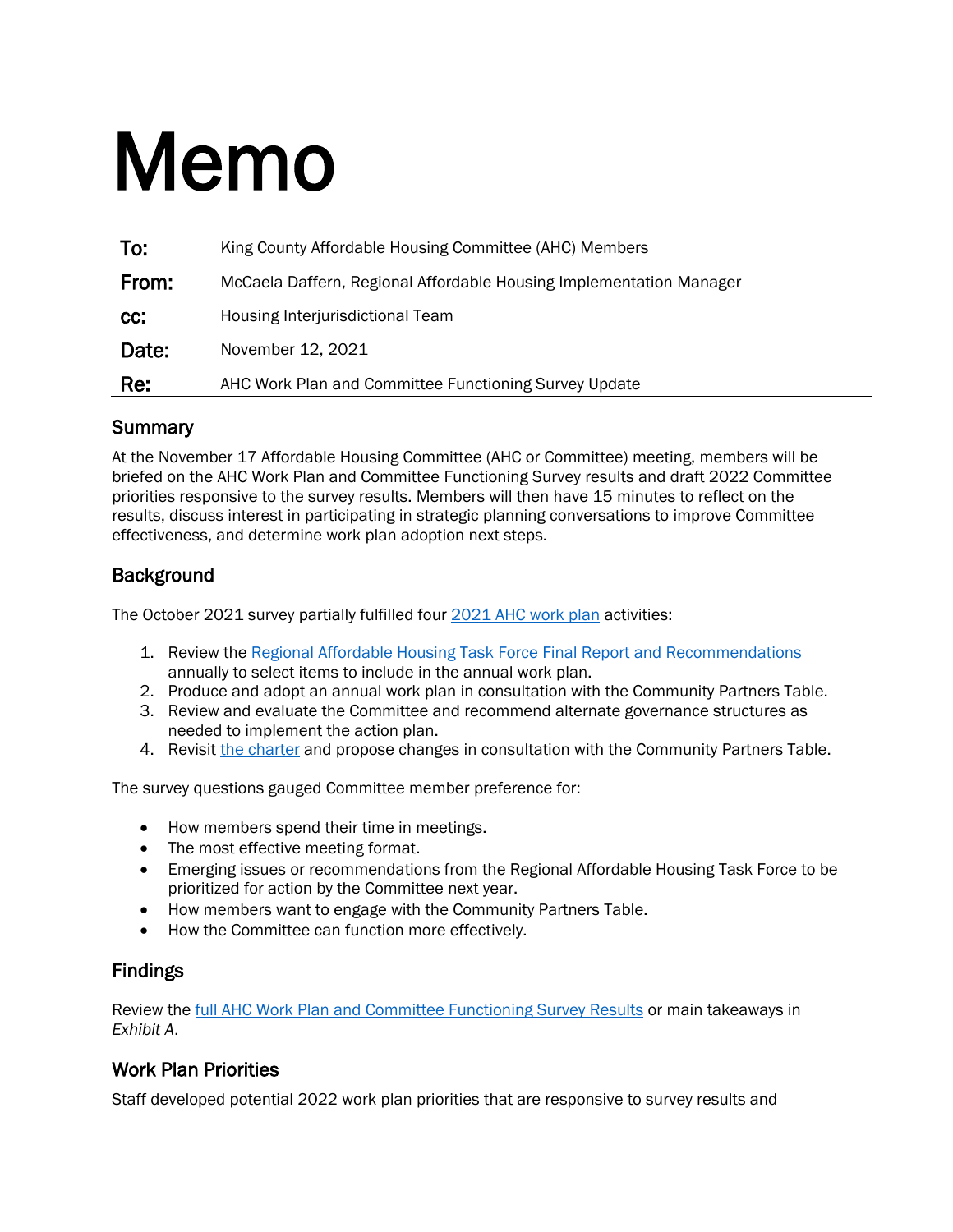advance current AHC work plan priorities.

- 1. Strategic planning discussions to improve Committee effectiveness or recommend alternative governance models
- 2. Strengthen the Countywide Planning Policies by providing actionable recommendations to the Growth Management Planning Council to address local planning expectations for countywide need and hold jurisdictions accountable
- 3. Identify, shape, and advocate for a substantial increase in **local revenue** available to build or preserve homes affordable to low-income housing cost burdened households
- 4. Issue a challenge to local jurisdictions to equitably create the development capacity needed to meet future countywide need and capture some of this growth as affordable
- 5. Seek input from the Community Partners Table on how the Committee can effectively advance the priorities of communities most disproportionately impacted by housing cost burden in King County
- 6. Report on progress of the Affordable Housing Committee and impact of local efforts to address housing cost burden among low-income households
- 7. Advocate at the state and federal level in support of efforts that advance the Committee's overarching goal

Committee members will have time to discuss whether they would like to participate in a strategic planning conversation before moving forward with work plan adoption at the November 17 AHC meeting.

**Timeline**<br>Below is a proposed schedule, assuming AHC members decide to hold a strategic planning discussion before work plan adoption.

| Date                   | <b>Activity</b>                                                                                                                                                                                            |
|------------------------|------------------------------------------------------------------------------------------------------------------------------------------------------------------------------------------------------------|
| <b>Nov 17</b>          | AHC discussion on survey findings about committee functioning and work plan<br>next steps                                                                                                                  |
| Dec 2021 -<br>Jan 2022 | Community Partners Table (CPT or Table) and Housing Interjurisdictional Team<br>(HIJT) Input Members provide feedback on strategic planning agenda and work<br>plan priorities                             |
| Jan 2022               | AHC strategic planning AHC reviews Table and HIJT input, discusses idea for<br>improving committee functioning and determines next steps for work plan<br>adoption based on the outcomes of the discussion |